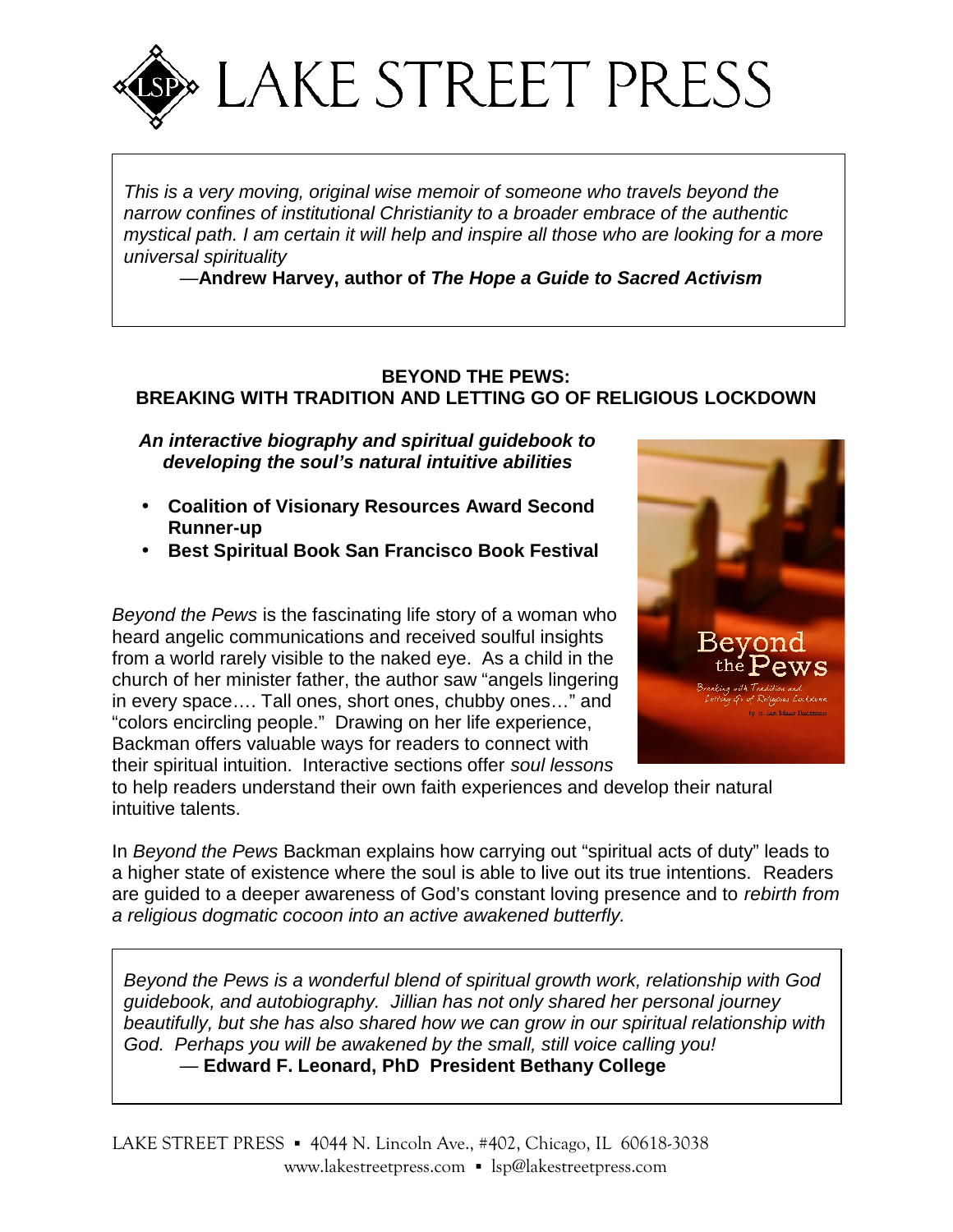

# **EXAKE STREET PRESS**

## **About the Author**



Jillian Mass Backman is an award-winning radio personality and Intuitive Life Facilitator. She graduated from the University of Texas in San Antonio with a degree in Psychology. An expert in *Energy Management*, she helps others achieve a harmonious balance between their intuitive and intellectual selves so that they can enjoy a more peaceful and fulfilling way of life.

Jillian opened a successful spa and wellness center in the 90s and before long, requests for her to speak and teach poured in from around the globe. Her first radio show, *I.T.S. For You*, broadcast from WLKG.FM in Lake Geneva, Wisconsin, was followed by her current worldwide blog talk radio show, *Change Already! Your Future, Your Choice***.** Along an array of interesting guests, Jillian's groundbreaking program offers listeners step-by-step

methods for personal transformation.

Jillian has been a key-note speaker at numerous colleges, seminars, and book conferences. Her client base includes corporate executives, international business leaders, celebrity musicians, artists and school administrators.

#### **Jillian's radio show can be found at: <www.blogtalkradio.com/jillianmaasbackman>**

**Learn more about Jillian @ <www.JillianMaasBackman.com>**

**Media Contact: Delilah Jones, Imagine Publicity 843-808-0859 [Delilah@imaginepublicity.com](mailto:Delilah@imaginepublicity.com)**

### **ORDERING INFORMATION**

*Beyond The Pews: Breaking with Tradition and Letting Go of Religious Lockdown*

Available from Ingram, Baker & Taylor, and online and local book retailers Discounts on multiple copies ordered directly from Lake Street Press Contact Lake Street Press at [lsp@lakestreetpress.com](mailto:lsp@lakestreetpress.com) for discount information

Price: \$16.95 Publication Date: August 2011 ISBN: 978-1-936181-34-6 Specifications: Original Trade Paperback  $5.5" \times 8.5"$  192 pages Features: Interactive exercises in three chapters, three diagrams, bibliography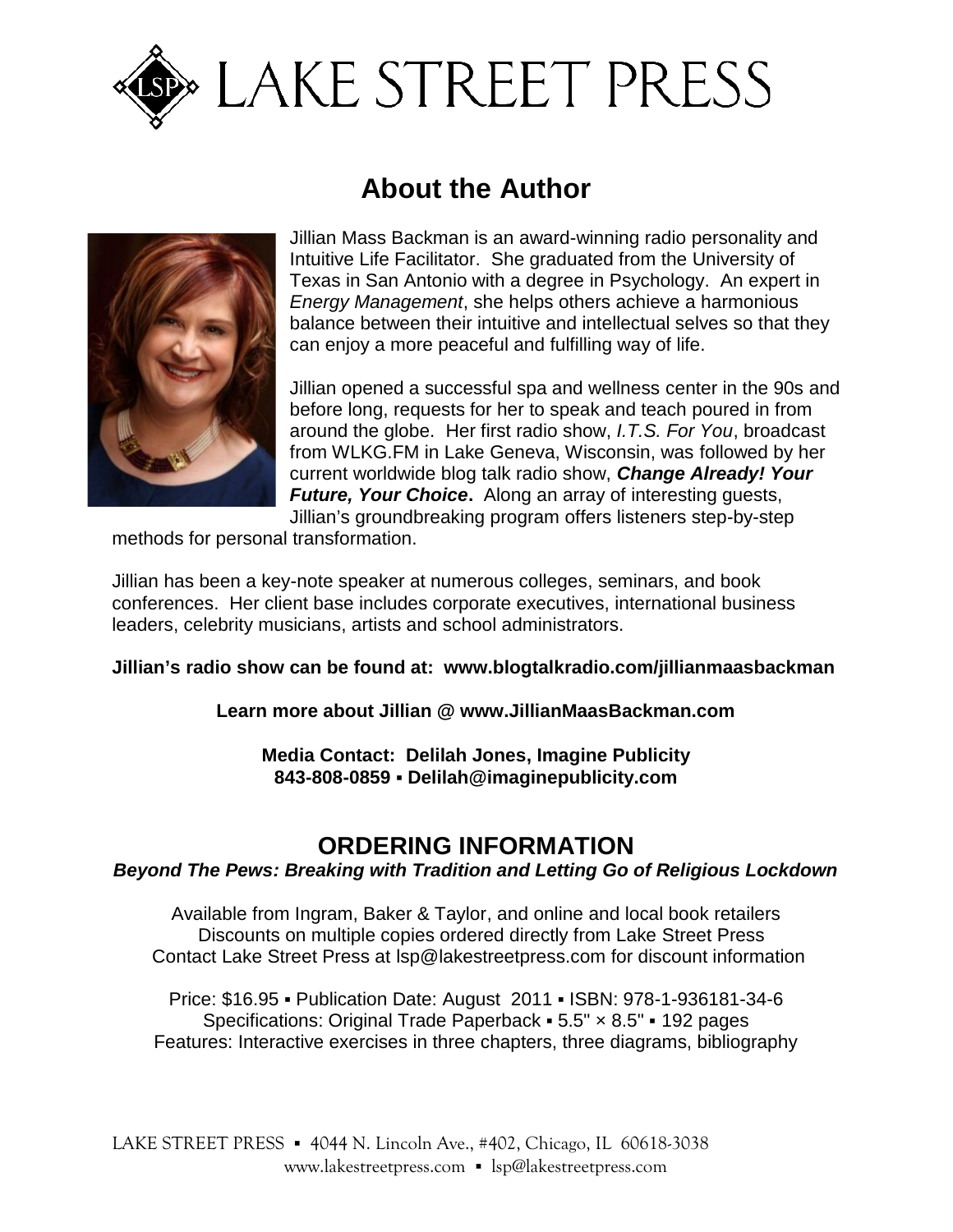

#### **Praise for** *Beyond the Pews*

*This is a very moving, original wise memoir of someone who travels beyond the narrow confines of institutional Christianity to a broader embrace of the authentic mystical path. I am certain it will help and inspire all those who are looking for a more universal spirituality*……**Andrew Harvey, author of** *The Hope a Guide to Sacred Activism*

*Beyond the Pews is a wonderful blend of spiritual growth work, relationship with God guidebook, and autobiography. Jillian has not only shared her personal journey beautifully, but she has also shared how we can grow in our spiritual relationship with God. Perhaps you will be awakened by the small, still voice calling you!....***Edward F. Leonard, PhD President Bethany College**

*"Beyond the Pews is a beautifully written, illuminating book. The author's experiences and lessons she offers to readers reveal the essential love that is God—the medicine that can cure all."…***Swami Mohan Das Bairagi**

*"Jillian Mass Backman is an intuitive explorer; her unique exercises show you how to become aware of the presence of divine intuition in nature, in yourself, and in other people. Beyond the Pews is filled with psychic-spiritual epiphanies and insightful exercises for increasing intuition and appreciating the awesomeness of life."….***Dennis Fairchild, author of** *The Kitchen Tarot* **and** *TheFortune-telling Handbook*

*"Jillian Maas Backman is an extraordinary teacher. For years she has been guiding her clients along the path of self-discovery to peace and understanding. Now her astounding book, Beyond the Pews, is destined to transform countless more lives."….***Susan Murphy Milano, violence expert, author of** *Times Up: How to Safely Leave an Abusive and Stalking Relationship*

"*In Beyond The Pews Jillian Maas Backman delicately and necessarily bridges the gap between religion and spirituality, showing that there is no difference at all when you listen to the inner voice and follow your heart. Her personal trials and discoveries inspired her to embrace her true essence. She encourages her readers to seek their own answers as she provides guidance along the path of creative self-discovery and ignites that which already exists within."….***April Claxton, CEO and Founder of The Movement Within, author of** *The Movement Within: 8 Steps to Ignite The Movement Within You*

*"This book is part biography, part poetry, and all spiritual guidance. It's the story of the growth of anintuitive, and it's a workbook for readers to come to understand and contribute to the essential interdependence of human and angelic beings. Backman writes with color and grace, and invites us all on a journey of pure joy."….* **Louise Marley, author of** *Mozart's Blood* **and** *The Brahms Deception*

LAKE STREET PRESS 4044 N. Lincoln Ave., #402, Chicago, IL 60618-3038 <www.lakestreetpress.com> [lsp@lakestreetpress.com](mailto:lsp@lakestreetpress.com)